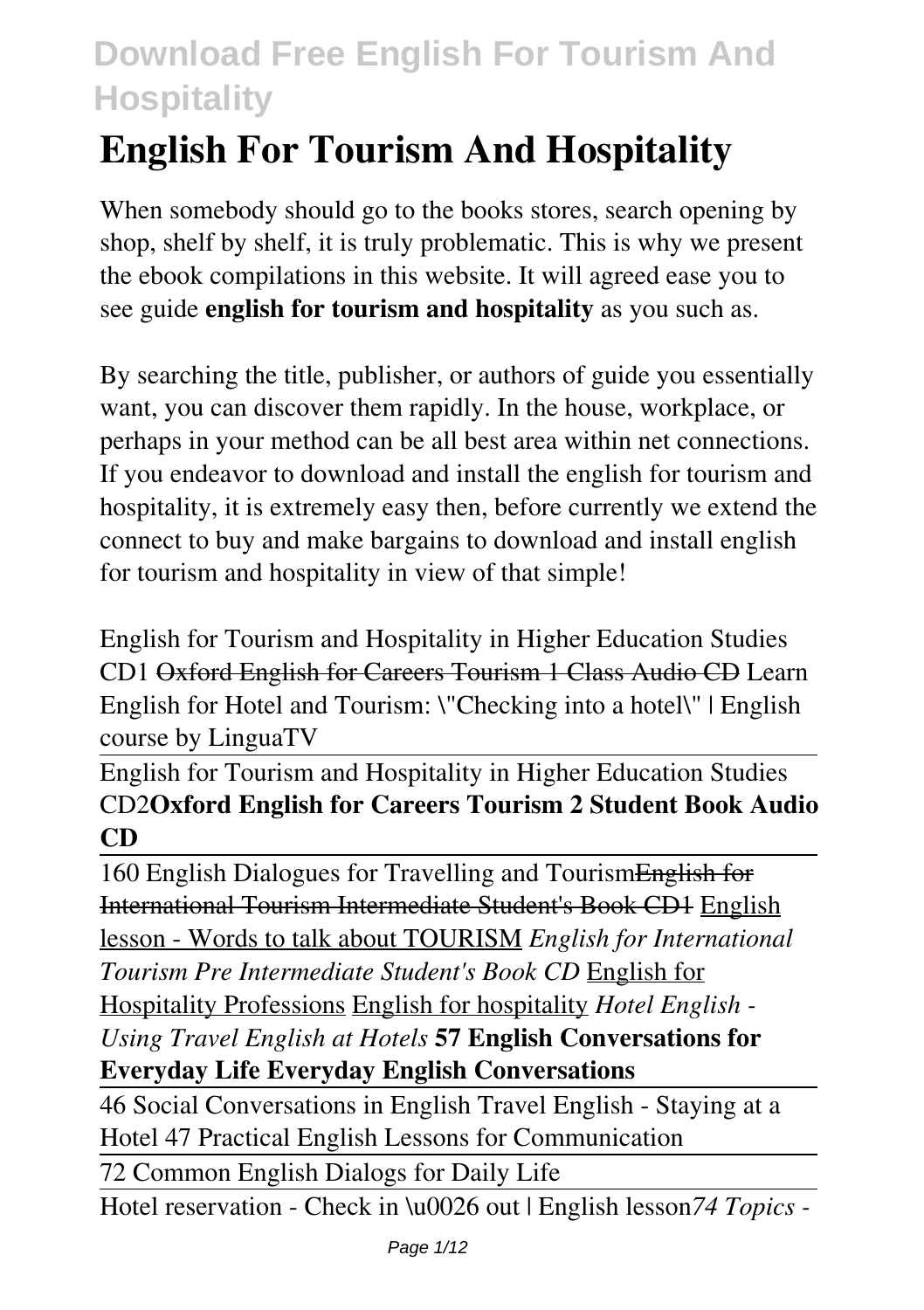*Daily Life English conversations for Self-Study* **1000 Useful Expressions in English - Learn English Speaking English Conversations in Hotels and Restaurants** Real English for staying at a HOTEL Fundamental of Tourism \u0026 Hospitality learning English hotel vocabulary - Learn English Conversation VID How To Book Hotel Room? | English Conversation On Hotel | English Conversation Hotel Reservation *Travel English | English For Travel And Tourism - Hotel Checking In* Hospitality Management - Travel and tourism Vocabulary TRAVEL and TOURISM (Lesson 13) English For Tourism And Hospitality

How to Learn English for Tourism and Hospitality. Everyone who works in tourism and hospitality needs to be sure that customers feel comfortable, safe and happy. You will need to learn English for interaction with customers in the following ways: Greeting Customers "Good morning/Good afternoon/Good evening." "Welcome to [company name].

The Complete Guide to English for Tourism and Hospitality ... English for Tourism and Hospitality in Higher Education Studies English for Tourism and Hospitality is a skills-based course designed specifically for students of tourism and hospitality who are about to enter English-medium tertiary level studies.

English for Tourism and Hospitality in Higher Education ... English for the Tourism and Hospitality Industry Enrol now Overview This course combines high-level training in Business Communication with a unique insight into a range of tourism sectors: luxury, city break, language tourism and traditional seaside.

English for the Tourism and Hospitality Industry - Oxford ... English for Tourism and Hospitality is a skills-based course designed specifically for students of tourism and hospitality who are about to enter English-medium tertiary level studies. It provides carefully graded practice and progression in the key academic skills Page 2/12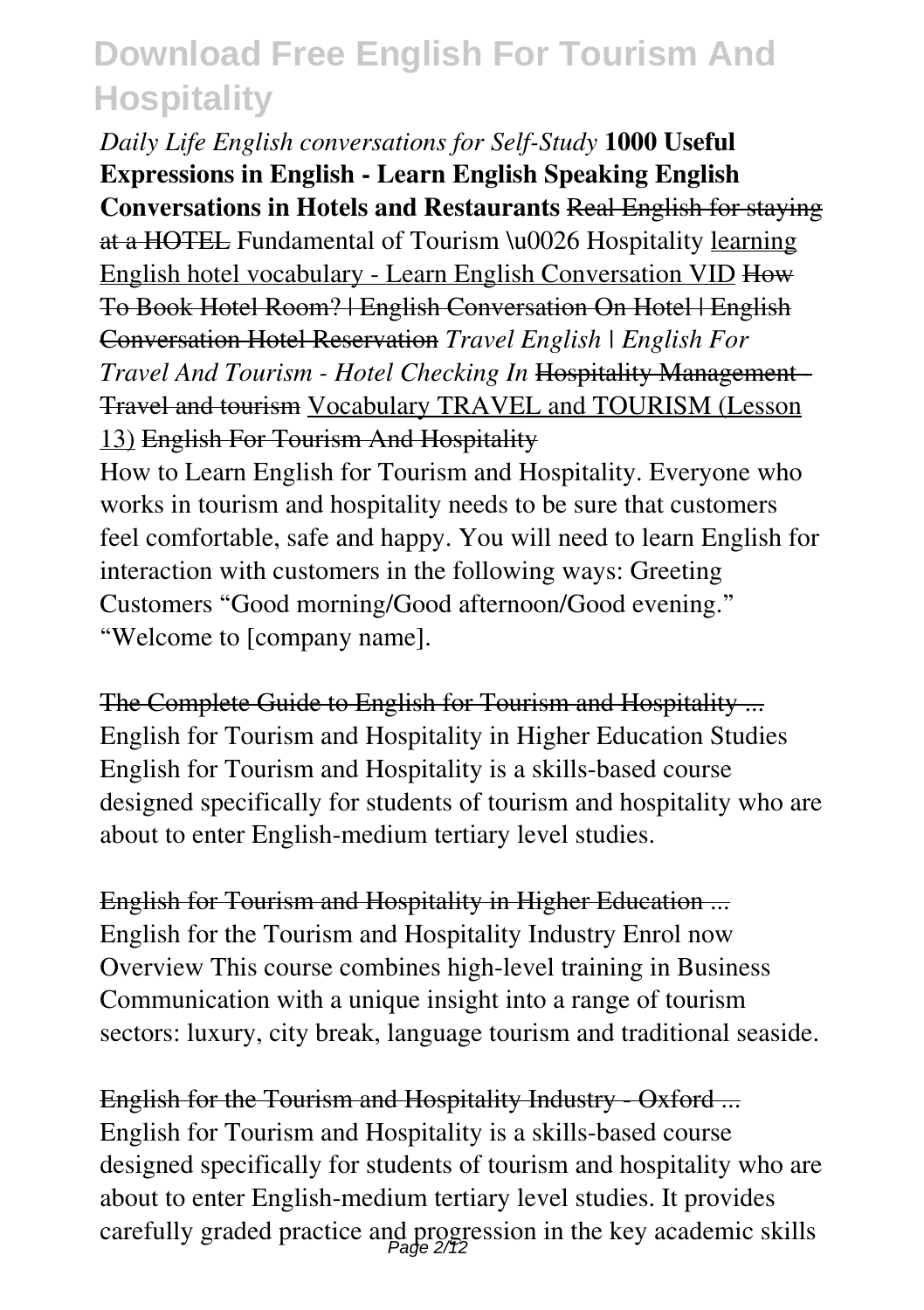that all students need, such as listening to lectures and speaking in seminars.

English for Tourism and Hospitality Teacher's Book ... English for Tourism and Hospitality is designed for students who plan to take a course in the area of tourism and/or hospitality entirely or partly in English. The principal aim of English for Tourism and Hospitality is to teach students to cope with input texts, i.e., listening and reading, in the discipline.

English for tourism and hospitality.PDF | Phrase | English ... English for Tourism and Hospitality is a skills-based course designed specifically for students of tourism and hospitality who are about to enter English-medium tertiary level studies. It provides carefully graded practice and progressions in the key academic skills that all students need, such as listening to lectures and speaking in seminars.

English for Tourism and Hospitality | Garnet Education The aim of this English for Tourism and Hospitality – Teaching Package is to provide a qualification that offers students a range of communication and study skills that can be used both in academia and in a vocational context. To work in many international Tourism and Hospitality environments it is often essential that candidates have a competent level of English.

English for Tourism and Hospitality – Teaching Package ... The English for Tourism and Hospitality; Nobody downloaded yet. The English for Tourism and Hospitality - Case Study Example. Comments (0) Add to wishlist Delete from wishlist. Summary … Download full paper File format: .doc, available for editing.

The English for Tourism and Hospitality Case Study English 4 Hotels is designed to help train the following hotel staff: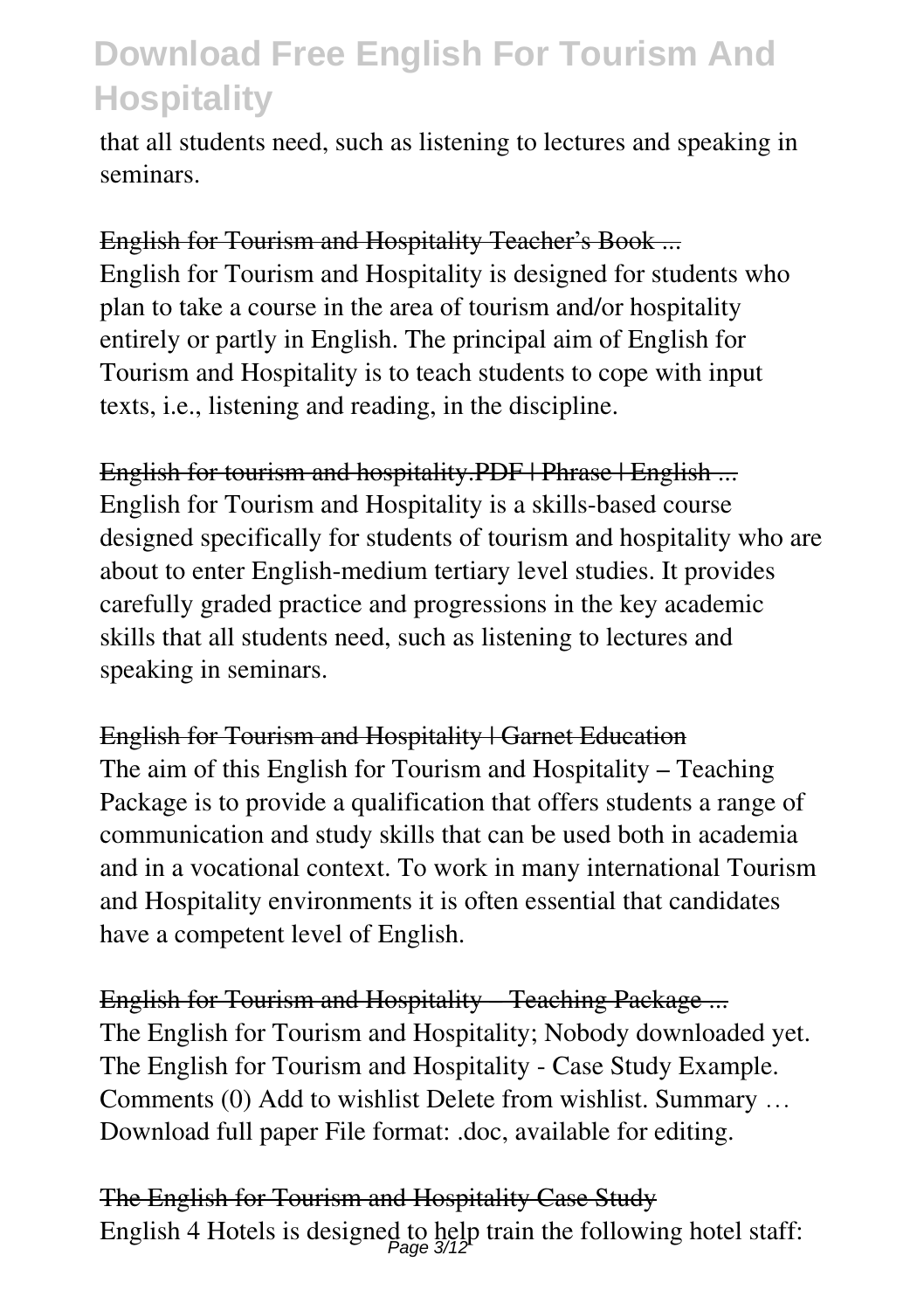hotel management, hotel reception, concierges, housekeeping, restaurant staff, tour guides, and most other hotel staff positions. Our custom-built program features a wide variety of American English and British English language learning activities including: Reading, Writing, Speaking, Multiple Choice, Spelling, and Listening Comprehension.

#### English for Hotels and Tourism

People who work in the travel industry around the world generally use English as a common language to communicate with international tourists. This not only includes tour guides, but also people working in hotels, restaurants, transportation services and more.

English Tourism Vocabulary: The Words You Need to Connect ... English for Tourism and Hospitality is designed to provide learners with the skills and vocabulary for careers in hotel management and tourism. Featuring content from 14

English for Tourism & Hospitality - Career-Aligned Courses ... English for tourists and tourism. Airports and airplanes exercises. Hotels and accomodations dialogues.

#### English for tourism - dialogues and exercises

For Egyptian tourism and hospitality university students, mastering English is a prerequisite for getting a job related to their major after graduation. The study reported in this paper examined...

#### English for tourism and hospitality - ResearchGate

English for Tourism and Hospitality is a skills-based course designed specifically for students of tourism and hospitality who are about to enter English-medium tertiary level studies. It provides carefully graded practice and progressions in the key academic skills that all students need, such as listening to lectures and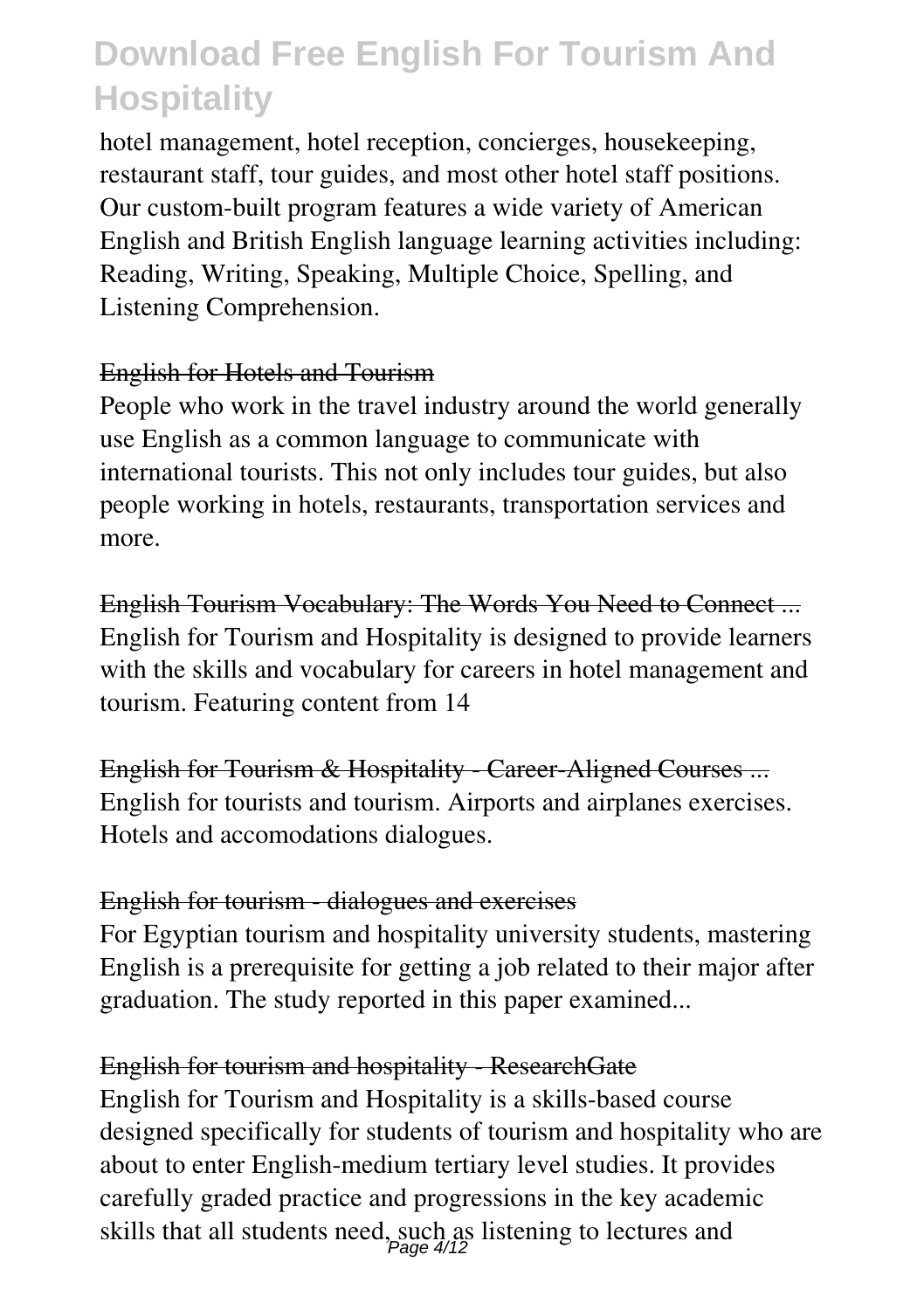speaking in seminars.

English for Tourism and Hospitality Course Book + CDs by ... Himachal Chief Minister Jai Ram Thakur on Wednesday laid the foundation stone of Centre of Excellence for Tourism and Hospitality and Information Technology to be constructed at a cost of Rs  $85$   $\phantom{0}$ 

HP CM lays foundation stone of Centre of Excellence for ... The English for the Tourism and Hospitality Industry Course offers learners the chance to improve and practise specialised vocabulary and structures needed for the particular area of work involving emails and reports, reading and examining safety regulations, managing a team of professionals and implementing customer service.

English for the Tourism & Hospitality Sector | Winning English for tourism and hospitality has been categorized under English for the specific purpose (ESP). It is an important and dynamic area of specialization within the field of English language teaching and learning. The necessity of teaching English for professional purposes and specifically in the area of tourism is irrefutable.

ERIC - EJ1151526 - English for Tourism and Hospitality ... EnglishForMyJob.com - English vocabulary, grammar practice for the hospitality industry, Hospitality English (ESL/VESL) - English for restaurants, bars, hotels, travel and tourism, VESL, vocational ESL.

English for Tourism and Hospitality in Higher Education Studies The Garnet Education English for Specific Academic Purposes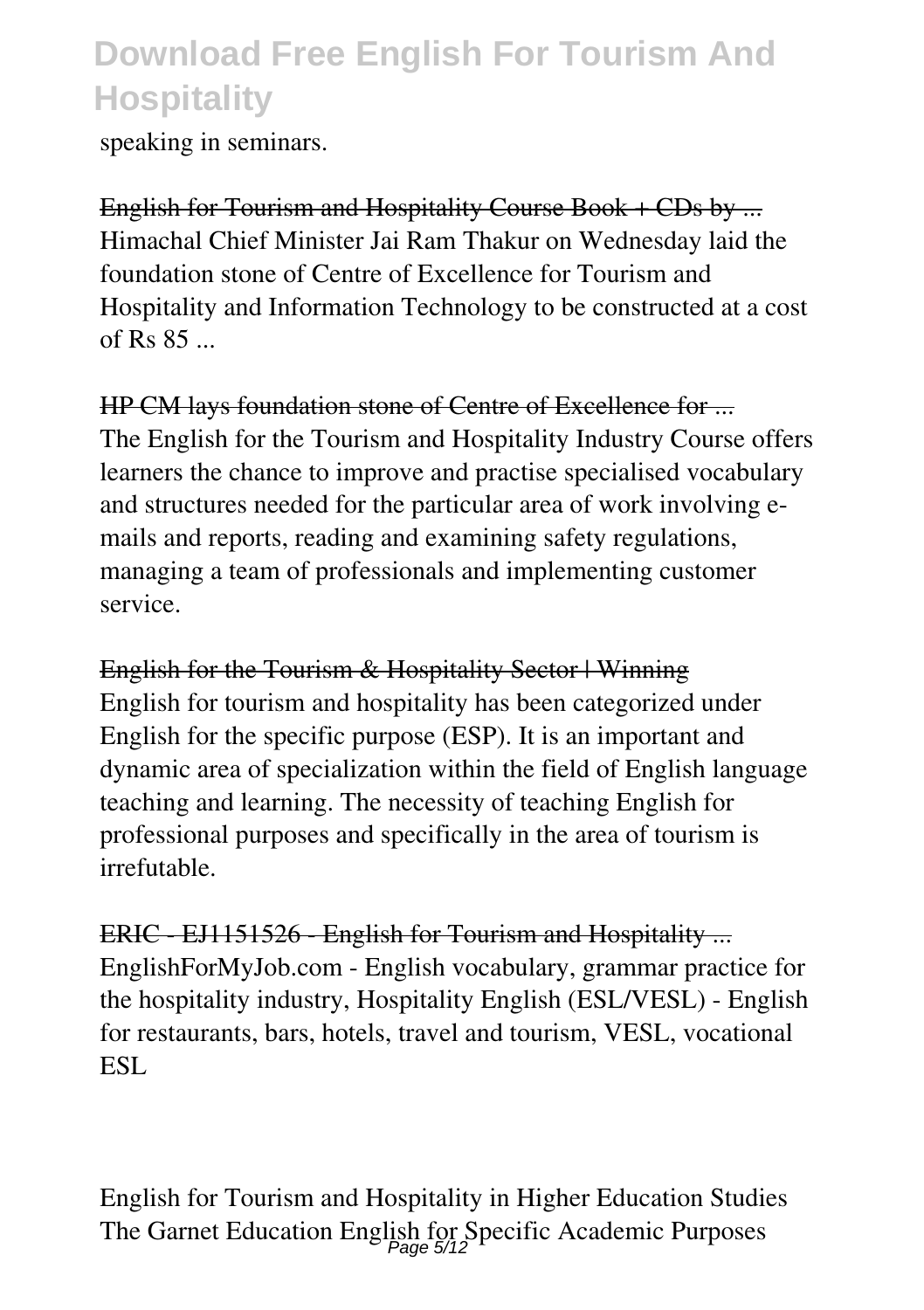series won the Duke of Edinburgh English Speaking Union English Language Book Award in 2009. English for Tourism and Hospitality is a skills-based course designed specifically for students of tourism and hospitality who are about to enter Englishmedium tertiary level studies. It provides carefully graded practice and progression in the key academic skills that all students need, such as listening to lectures and speaking in seminars. It also equips students with the specialist language they need to participate successfully within a tourism and hospitality faculty. Extensive listening exercises come from tourism and hospitality lectures, and all reading texts are taken from the same field of study. There is also a focus throughout on the key tourism and hospitality vocabulary that students will need. The Teacher's Book includes: Comprehensive teaching notes on all exercises to help teachers prepare effective lessons Complete answer keys to all exercises Full transcripts of listening exercises Facsimiles of Course Book pages at the appropriate point in each unit Photocopiable resource pages and ideas for additional activities The Garnet English for Specific Academic Purposes series covers a range of academic subjects. All titles present the same skills and vocabulary points. Teachers can therefore deal with a range of ESAP courses at the same time, knowing that each subject title will focus on the same key skills and follow the same structure. Key Features Systematic approach to developing academic skills through relevant content. Focus on receptive skills (reading and listening) to activate productive skills (writing and speaking) in subject area. Eight-page units combine language and academic skills teaching. Vocabulary and academic skills bank in each unit for reference and revision. Audio CDs for further self-study or homework. Ideal coursework for EAP teachers.

English for Tourism and Hospitality in Higher Education Studies The Garnet Education English for Specific Academic Purposes series won the Duke of Edinburgh English Speaking Union English Language Book Award in 2009. English for Tourism and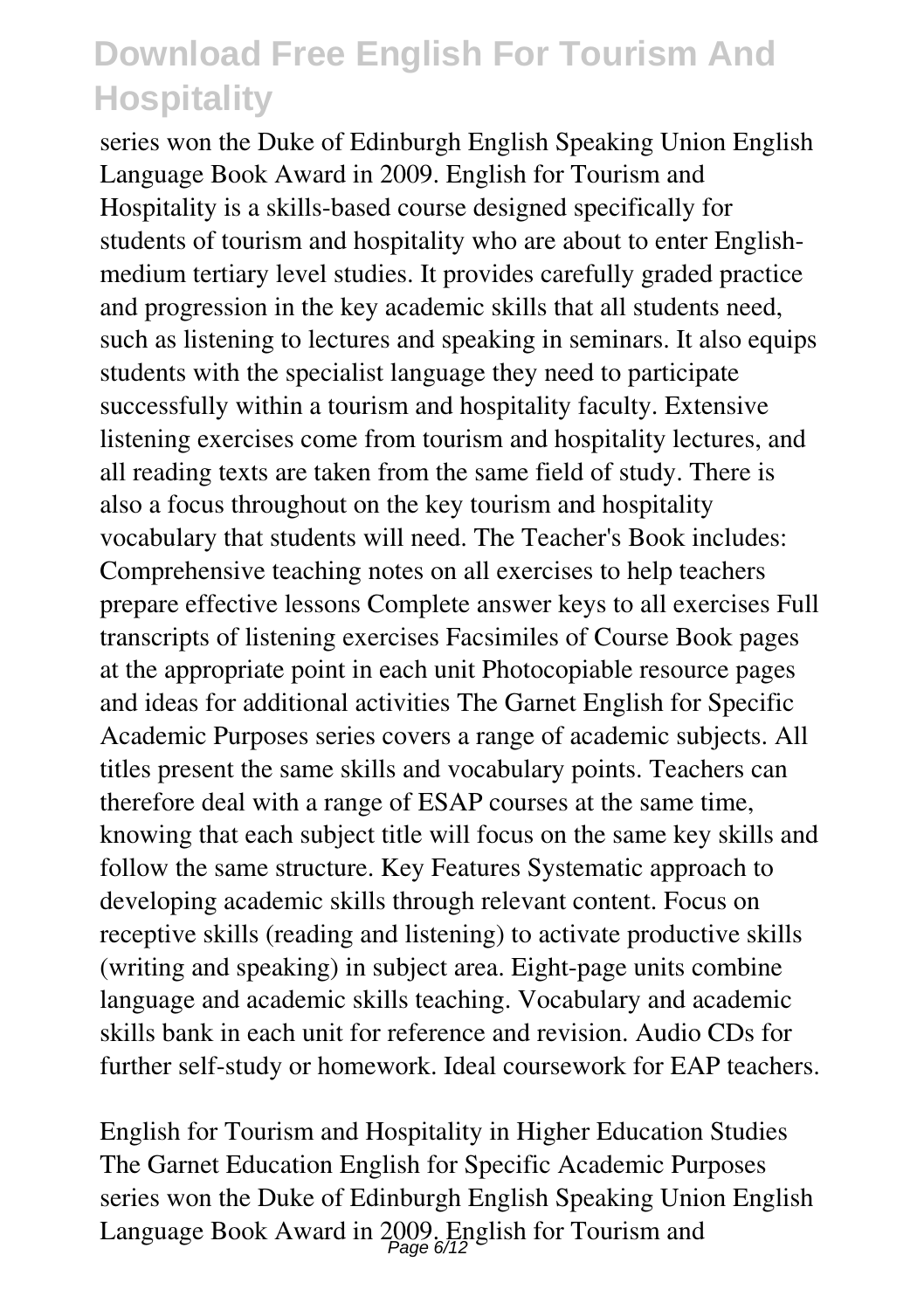Hospitality is a skills-based course designed specifically for students of tourism and hospitality who are about to enter Englishmedium tertiary level studies. It provides carefully graded practice and progressions in the key academic skills that all students need, such as listening to lectures and speaking in seminars. It also equips students with the specialist language they need to participate successfully within a tourism and hospitality faculty. Extensive listening exercises come from tourism and hospitality lectures, and all reading texts are taken from the same field of study. There is also a focus throughout on the key tourism and hospitality vocabulary that students will need. Listening: how to understand and take effective notes on extended lectures, including how to follow the argument and identify the speaker's point of view. Speaking: how to participate effectively in a variety of realistic situations, from seminars to presentations, including how to develop an argument and use stance markers. Reading: how to understand a wide range of texts, from academic textbooks to Internet articles, including how to analyze complex sentences and identify such things as the writer's stance. Writing: how to produce coherent and well-structured assignments, including such skills as paraphrasing and the use of the appropriate academic phrases. Vocabulary: a wide range of activities to develop students' knowledge and use of key vocabulary, both in the field of tourism and hospitality and of academic study in general. Vocabulary and Skills banks: a reference source to provide students with revision of the key words and phrases and skills presented in each unit. Full transcripts of all listening exercises. The Garnet English for Specific Academic Purposes series covers a range of academic subjects. All titles present the same skills and vocabulary points. Teachers can therefore deal with a range of ESAP courses at the same time, knowing that each subject title will focus on the same key skills and follow the same structure. Key Features Systematic approach to developing academic skills through relevant content. Focus on receptive skills (reading and listening) to activate productive skills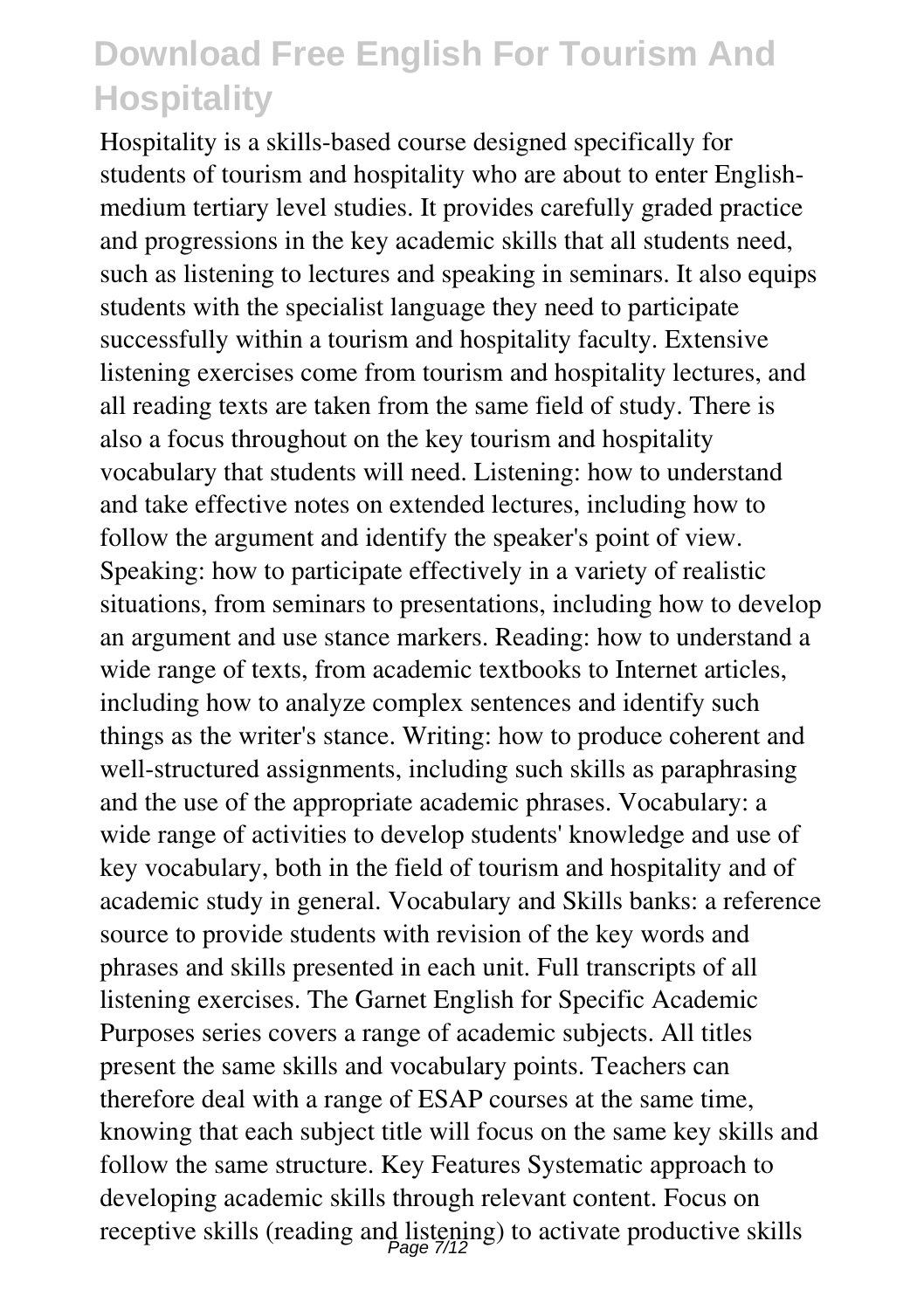(writing and speaking) in subject area. Eight-page units combine language and academic skills teaching. Vocabulary and academic skills bank in each unit for reference and revision. Audio CDs for further self-study or homework. Ideal coursework for EAP teachers. Extra resources at www.garnetesap.com

Teaching English for Tourism initiates a sustained academic discussion on the teaching and learning of English to tourism professionals, or to students who aspire to build a career in the tourism industry. Responding to a gap in the field, this is the first book of its kind to explore the implications of research in English for tourism (EfT) within the field of English for specific purposes. This edited volume brings together teachers and researchers of EfT from diverse national and institutional contexts, focusing on connecting current research in EfT contexts to classroom implications. It considers a wide range of themes related to the teaching of EfT, including theoretical concepts, methodological frameworks, and specific teaching methods. The book explores topics relating to the impact of changing technologies, the need for cultural understanding, and support for writing development, among others. Teaching English for Tourism explores this growing area of English for specific purposes and allows for researchers and practitioners to share their findings in an academic context. This unique book is ideal reading for researchers, post-graduate students, and professionals working in the fields of English language teaching and learning.

This book proposes a new paradigm for English language teaching based on concepts from English for Specific Purposes (ESP) research and applications as well as from growing evidence relating pattern recognition to language learning ability. The contributors to the volume argue that learners should not try to become proficient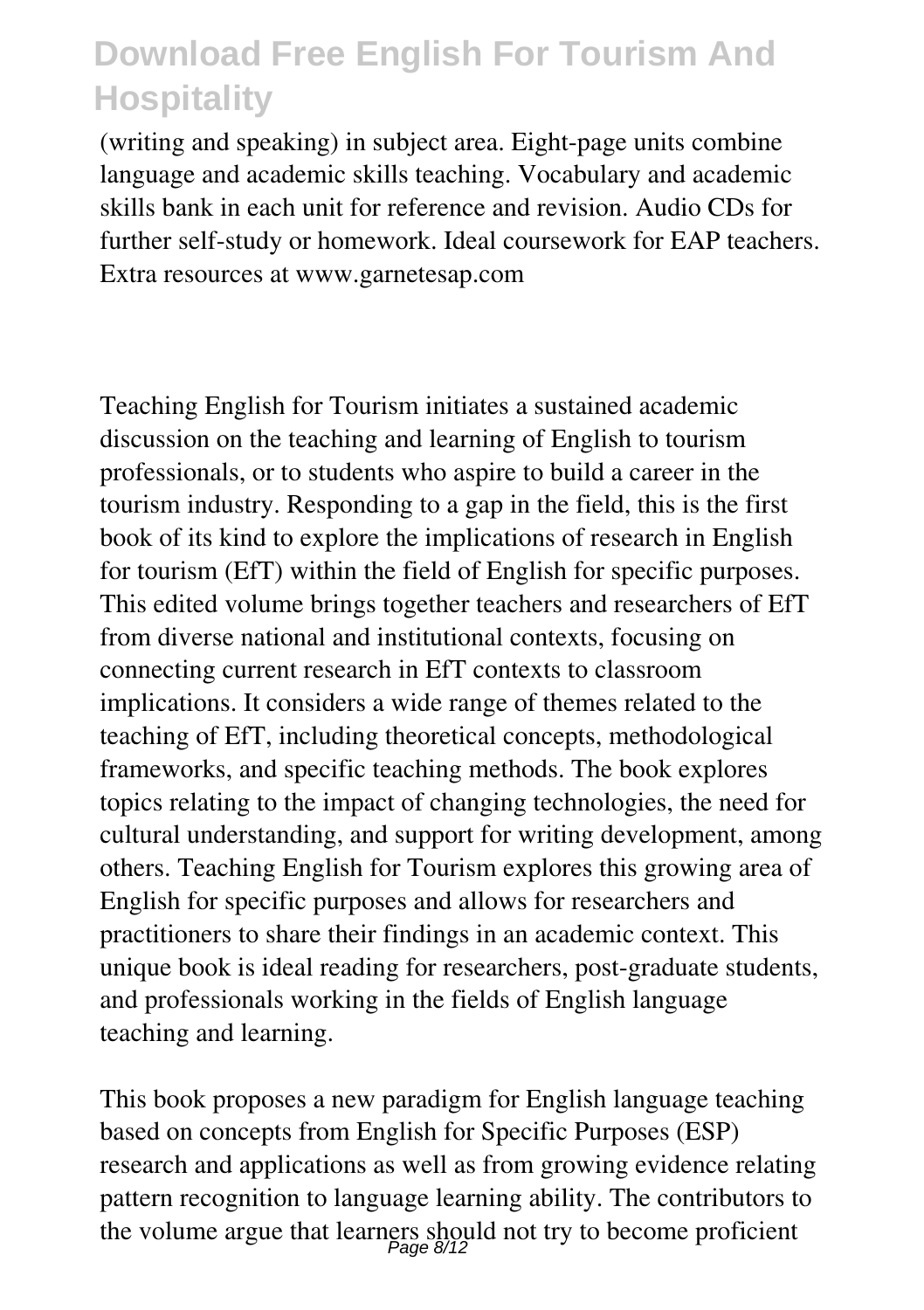all-around users of 'idealistic native-like' English, but instead should be realistic about what they need to acquire and how to go about achieving their specific goals. The book discusses the present situation by describing the status quo of English language education in Japan, taking into consideration recent trends of CLIL (content and language integrated learning), EMI (English medium instruction), and TBLT (task-based language teaching) as well as the work done on the Common European Framework of Reference for Languages (CEFR). It introduces new movements in ESP in Japan and in other Asian regions, covering topics ranging from genre analysis to corpus linguistics, and presents application examples of ESP practice in a range of educational situations in Japan from the graduate school level to elementary and middle school contexts. It also offers readers application examples of ESP practice in a range of business settings and expands the discussion to the global sphere where EAP and ESP are gaining importance as the number of ELF (English as a Lingua Franca) speakers continue to increase. The book will be of great interest to academics, researchers, and post-graduate students working in the fields of EFL and ESL.

We live in an uncertain world characterized by the occurrence of unexpected incidents in different corners of the globe which can have widespread adverse consequences. It is therefore vital to be prepared for, and attempt to prevent or mitigate the negative effects of such crises through crisis management tools and organizational learning practices. According to the current literature, the tourism and hospitality industry has been exposed to dramatic impacts from human-induced crises and natural disasters during past decades. The repercussions are manifested in the form of business failure, economic losses, tarnished destination image, physical damage to infrastructure and facilities, psychological effects, and other undesirable outcomes. Many of these crisis events are recurrent and their effects can be averted or ameliorated through practicing<br>  $P_{\text{age}}$   $9/12$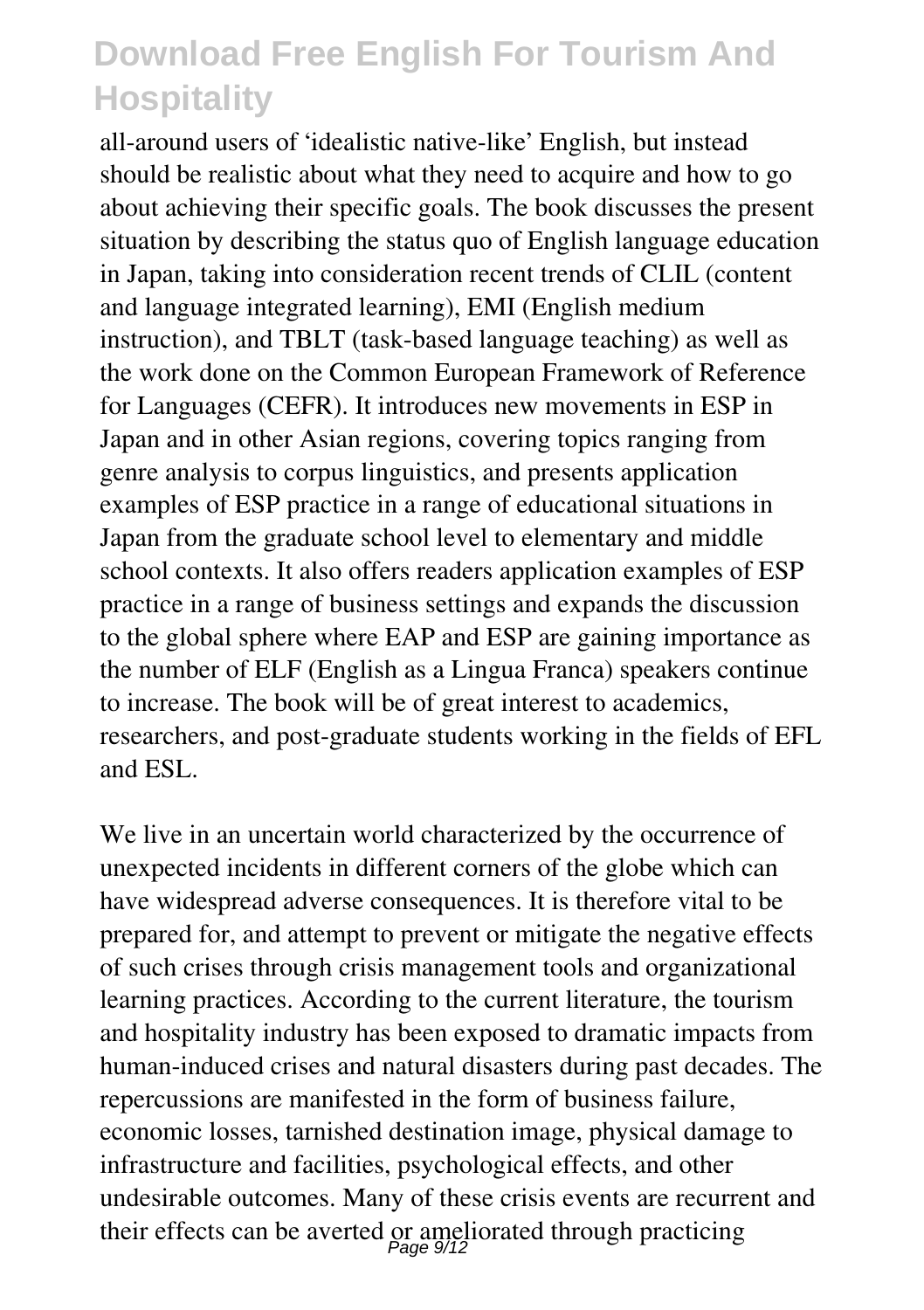organizational learning and engaging in preparation activities. However, limited attempts have been made by industry players to detect early warning signals, learn from crises and prepare for the next ones. Despite the important contributions in terms of 'lessons learned' from historical analyses, they usually provide little information on how tourism organizations facing the crisis attempted to manage it proactively and what they did reactively (Paraskevas and Quek, 2019). Comprehensive sources in this field is thus necessary to fill this gap. Few research studies are available to discuss organizational learning in the process of tourism crisis management. A comprehensive collection of book chapters concentrating on both theory and practice will shed some light on this issue and propose recommendations for future investigation. Hence, the aim of this publication is to discover various aspects of organizational learning in tourism and hospitality crisis management and discuss future prospects. The book will be the main resource for future research in the field of tourism crisis management and organizational learning. There would be several reasons for such demand. First, this subject is relatively new in the hospitality and tourism field, covering many critical aspects of organizational learning in tourism crisis management. This novelty and in-depth discussions of practical lessons across the globe could be of great interest to both academics and practitioners alike. In recent years, many tourism and hospitality firms have applied the essence of crisis management and organizational learning in their contingency planning and crisis management frameworks. Tourism and hospitality managers have fully realized the importance of learning from previous crises and thus applied these learning strategies in their preparation programs. Therefore, they would be very eager more than before to use this material and recommend it to colleagues, employees, etc. Another potential demand would be academics, students and researchers in the both fields of organizational learning and tourism crisis management. Most universities and tourism institutions either directly or indirectly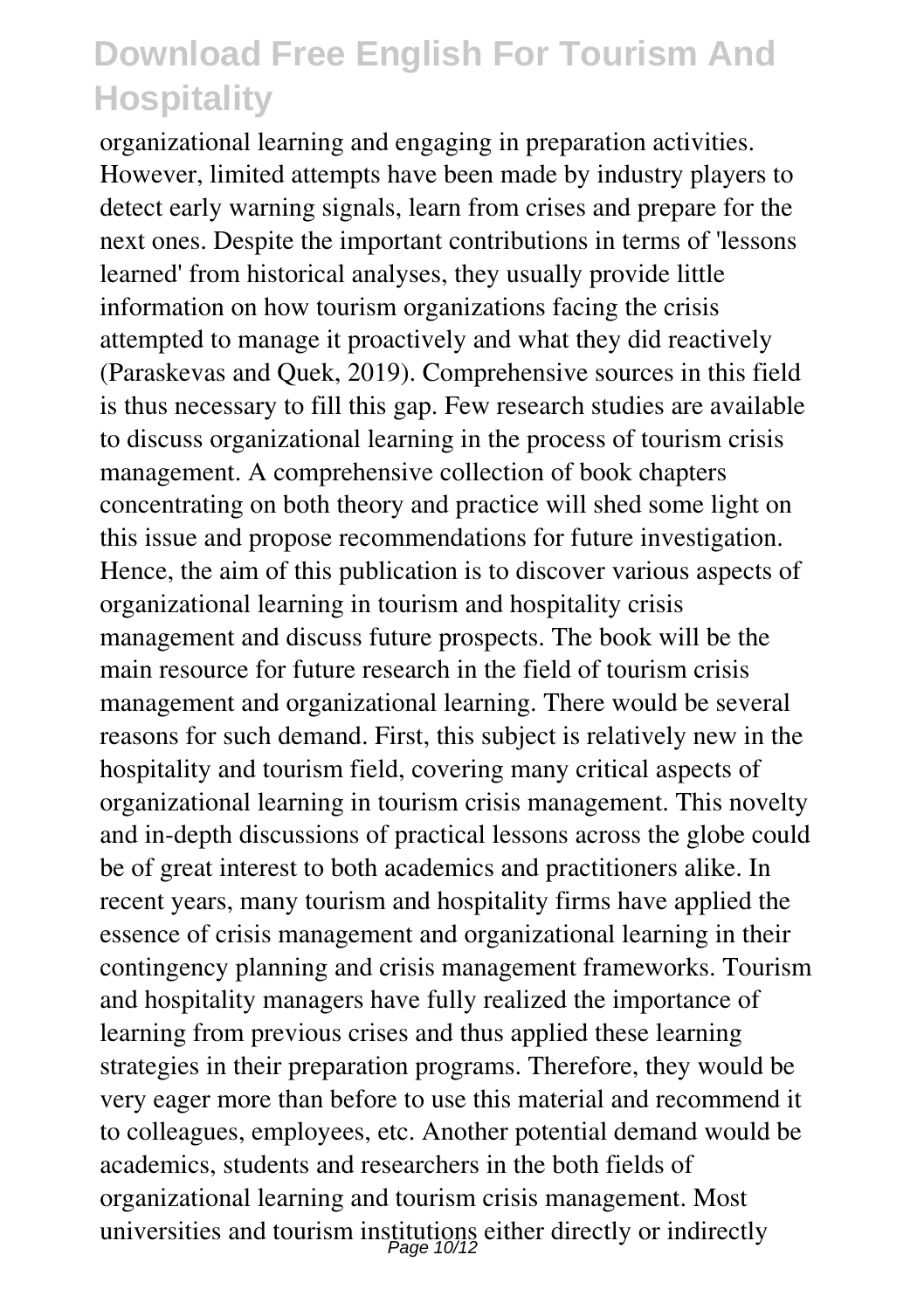have developed new curriculums on tourism crisis management at Masters and PhD levels with special focus on organizational learning and preparation. This book will be of great interest for these people as previous resources are relatively outdated and furthermore, they did not cover the subject of organizational learning in details.

The English of Tourism is a collection of essays on the English specific to the Tourism Industry. The approach is a linguistic one: the different aspects of the English used in the field of tourism (tourism industry, types of tourism, travel agencies, Internet sites of travel agencies, eco-tourism, travel) and in tourism-related fields (accommodation, advertising, entertainment, food services, hospitality, transportation) are analysed from a morphological (combination, derivation), syntactical (nominal phrases, verbal phrases), lexical and lexicographical, semantic (homonymy, semantic fields, synonymy, terminology), pragmatic (academic discourse, idiom, metaphor), etymological (etymon, Latin heritage), and contrastive (Croatian–Romanian, English–Croatian, English–Romanian, French–English, Romanian–English) points of view. This book will appeal to people employed in industries including hotels, transportation, events, food and beverage, parks and recreation, as well as to professors, researchers, students, and translators from Croatian-, English-, French-, and Romanianspeaking countries, active in their own countries or abroad. The types of academic readership it will appeal to include: academic teaching staff, researchers and students in the field of tourism, of tourism-related fields – accommodation, advertising, entertainment, food services, hospitality, and transportation – and of languages.

Speak tourism and travel English fluently like a native speaker with these useful phrases, expressions, idioms and words for airports, hotels, restaurants, sightseeing & more. What would it mean for your career to be able to speak and write freely in English when